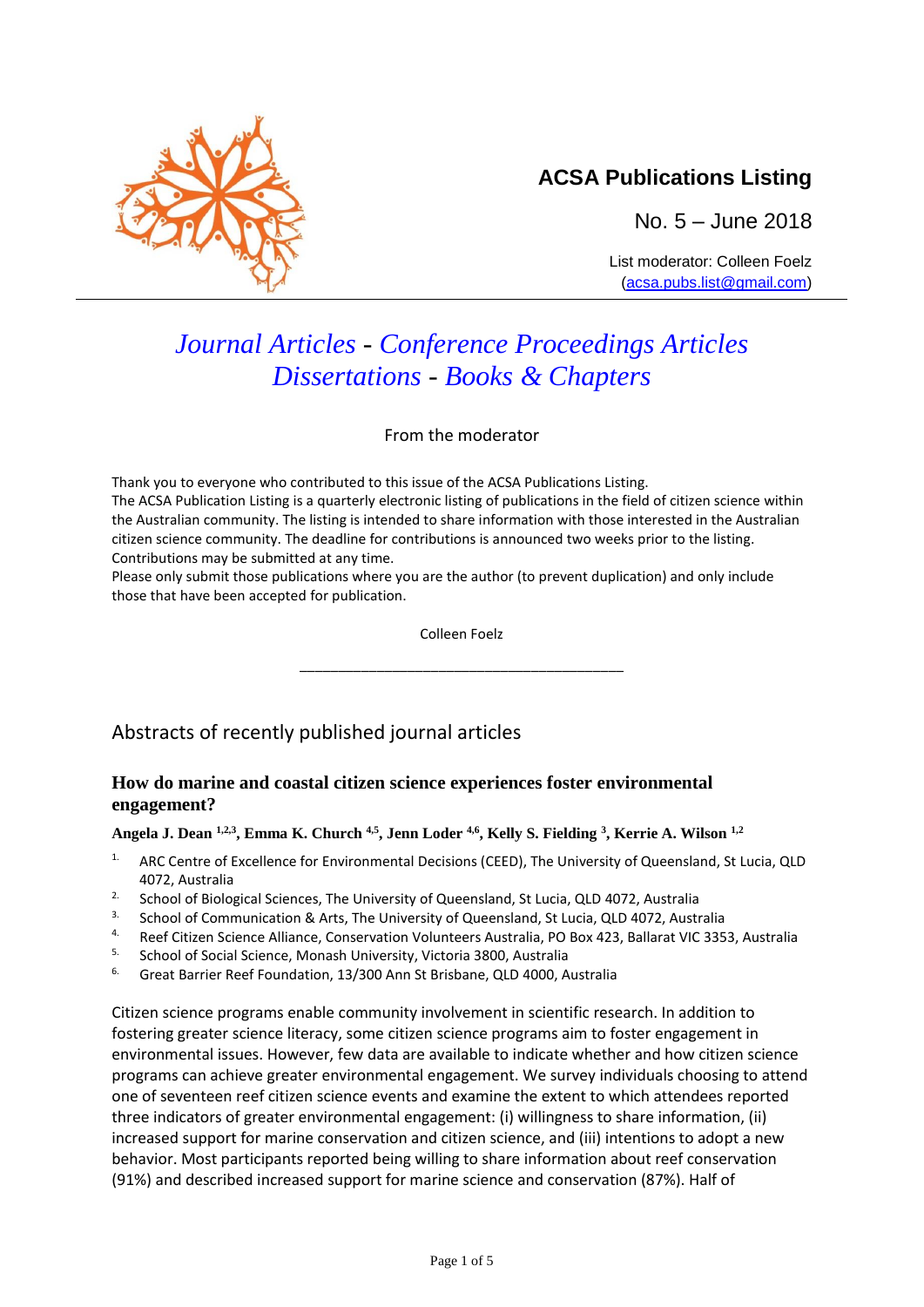participants (51%) reported intentions to adopt a new conservation behavior. We found that key elements of the citizen science experience associated with these outcomes were learning about actions to protect reefs and coasts (procedural learning), experiencing surprise, and experiencing negative emotions about environmental problems. Excitement was also associated with positive outcomes, but only in participants who were less likely to see themselves as environmental or were less frequent visitors to reefs and coasts. Importantly, the association between factual learning and environmental engagement outcomes was limited or negative. These findings suggest that the way citizen science experiences make people feel, may be more important for fostering future environmental engagement than factual-based learning. When designing citizen science programs for community members, these findings provide a reminder to not focus on provision of factual information alone, but to highlight environmental impacts while providing meaningful experiences and building environmental skills.

Published in Journal of Environmental Management, 2018, 213, 409-416. doi:<https://doi.org/10.1016/j.jenvman.2018.02.080>

## **Building trust among marine protected area managers and community members through scientific research: Insights from the Ningaloo Marine Park, Australia**

C. Cvitanovic <sup>1</sup>, E.I. van Putten <sup>1,2</sup>, A.J. Hobday <sup>1,2</sup>, M. Mackay <sup>1,3</sup>, R. Kelly <sup>1,4</sup>, J. McDonald <sup>1,5</sup>, K. Waples **6,7 , P. Barnes <sup>8</sup>**

\_\_\_\_\_\_\_\_\_\_\_\_\_\_\_\_\_\_\_\_\_\_\_\_\_\_\_\_\_\_\_\_\_\_\_\_\_\_\_\_\_\_

- <sup>1.</sup> Centre for Marine Socioecology, University of Tasmania, Battery Point, Tasmania 7004, Australia
- <sup>2.</sup> Oceans and Atmosphere, CSIRO, Hobart, Tasmania 7001, Australia
- <sup>3.</sup> Tasmanian School of Business and Economics, University of Tasmania, Sandy Bay, Tasmania 7004, Australia
- 4. Institute for Marine and Antarctic Studies, University of Tasmania, Battery Point, Tasmania 7004, Australia
- 5. Faculty of Law, University of Tasmania, Sandy Bay, Tasmania 7004, Australia
- <sup>6.</sup> Marine Science Program, Department of Biodiversity, Conservation and Attractions, Kensington, Western Australia, Australia
- 7. Western Australian Marine Science Institution, Crawley, Western Australia, Australia
- 8. Department of Biodiversity, Conservation and Attractions, Exmouth, Western Australia, Australia

The success of participatory marine governance arrangements is influenced by the levels of trust that exist between decision-makers and diverse stakeholder groups within the community. While the benefits of high levels of trust among these groups is well established, specific approaches to building trust remain largely unknown. The aim of this study is to understand the extent to which scientific research programs can enhance trust among [marine protected area](https://www.sciencedirect.com/topics/earth-and-planetary-sciences/marine-protected-area) (MPA) managers and community members via an evaluation of the Ningaloo Research Program - a large-scale program of marine research in the Ningaloo [Marine Park.](https://www.sciencedirect.com/topics/earth-and-planetary-sciences/marine-reserve) Results from a survey of 125 local residents show that community members along the Ningaloo coast believe that scientific research is important for the management of the marine park, and strongly support government investment in scientific research in the region. Results also suggest that science undertaken through the Ningaloo Research Program has increased the extent to which community members trust local managers, which study participants believe has led to improved social and environmental outcomes in the region. Finally, additional opportunities are identified to maintain and further enhance trust between community members and MPA managers, via targeted communication and engagement programs that account for different personality 'types'. In particular, the establishment of citizen science programs might further build trust. These results suggest that scientific research could be used as a means to increase trust among decision-makers and community members when coupled with an effective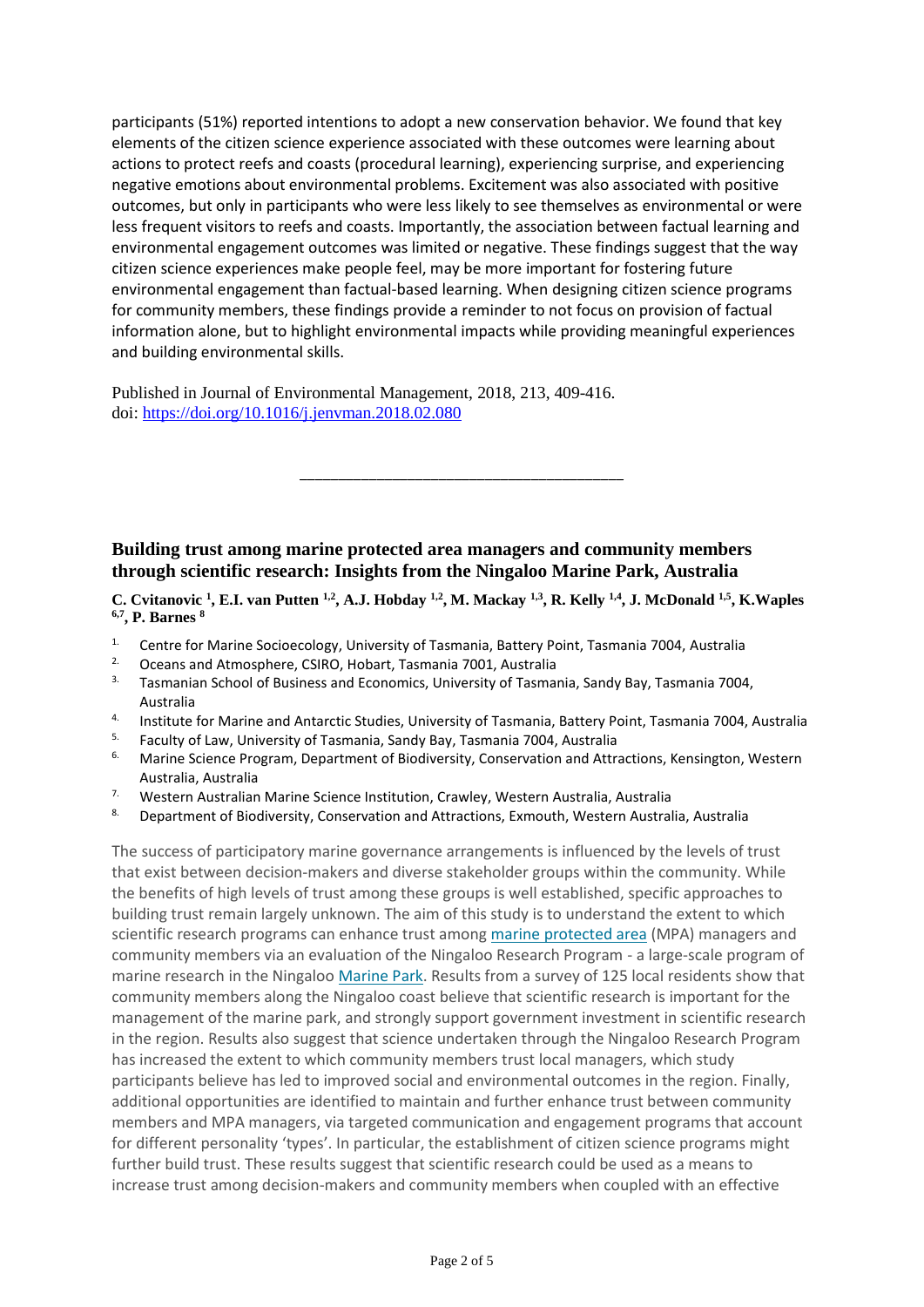communication and outreach program, thus enhancing the success of participatory marine governance arrangements.

Published in Marine Policy, 2018, 93, 195-206. <https://doi.org/10.1016/j.marpol.2018.04.010>

#### **Citizen science in schools: Engaging students in research on urban habitat for pollinators**

**[Manu E. Saunders,](https://onlinelibrary.wiley.com/action/doSearch?ContribAuthorStored=Saunders%2C+Manu+E) [Erin Roger,](https://onlinelibrary.wiley.com/action/doSearch?ContribAuthorStored=Roger%2C+Erin) [William L. Geary,](https://onlinelibrary.wiley.com/action/doSearch?ContribAuthorStored=Geary%2C+William+L) [Floret Meredith,](https://onlinelibrary.wiley.com/action/doSearch?ContribAuthorStored=Meredith%2C+Floret) [Dustin J. Welbourne,](https://onlinelibrary.wiley.com/action/doSearch?ContribAuthorStored=Welbourne%2C+Dustin+J) [Alex Bako,](https://onlinelibrary.wiley.com/action/doSearch?ContribAuthorStored=Bako%2C+Alex) [Emily Canavan,](https://onlinelibrary.wiley.com/action/doSearch?ContribAuthorStored=Canavan%2C+Emily) [Francesca Herro,](https://onlinelibrary.wiley.com/action/doSearch?ContribAuthorStored=Herro%2C+Francesca) [Charlotte Herron,](https://onlinelibrary.wiley.com/action/doSearch?ContribAuthorStored=Herron%2C+Charlotte) [Olivia Hung,](https://onlinelibrary.wiley.com/action/doSearch?ContribAuthorStored=Hung%2C+Olivia) [Madeline Kunstler,](https://onlinelibrary.wiley.com/action/doSearch?ContribAuthorStored=Kunstler%2C+Madeline) [Jade Lin,](https://onlinelibrary.wiley.com/action/doSearch?ContribAuthorStored=Lin%2C+Jade) [Natasha](https://onlinelibrary.wiley.com/action/doSearch?ContribAuthorStored=Ludlow%2C+Natasha)  [Ludlow,](https://onlinelibrary.wiley.com/action/doSearch?ContribAuthorStored=Ludlow%2C+Natasha) [Mayling Paton,](https://onlinelibrary.wiley.com/action/doSearch?ContribAuthorStored=Paton%2C+Mayling) [Sunny Salt,](https://onlinelibrary.wiley.com/action/doSearch?ContribAuthorStored=Salt%2C+Sunny) [Tallulah Simpson,](https://onlinelibrary.wiley.com/action/doSearch?ContribAuthorStored=Simpson%2C+Tallulah) [Ariana Wang,](https://onlinelibrary.wiley.com/action/doSearch?ContribAuthorStored=Wang%2C+Ariana) [Nikki Zimmerman,](https://onlinelibrary.wiley.com/action/doSearch?ContribAuthorStored=Zimmerman%2C+Nikki) [Kalani B.](https://onlinelibrary.wiley.com/action/doSearch?ContribAuthorStored=Drews%2C+Kalani+B)  [Drews,](https://onlinelibrary.wiley.com/action/doSearch?ContribAuthorStored=Drews%2C+Kalani+B) [Hayley F. Dawson,](https://onlinelibrary.wiley.com/action/doSearch?ContribAuthorStored=Dawson%2C+Hayley+F) [Lachlan W. J. Martin,](https://onlinelibrary.wiley.com/action/doSearch?ContribAuthorStored=Martin%2C+Lachlan+W+J) [Jack B. Sutton,](https://onlinelibrary.wiley.com/action/doSearch?ContribAuthorStored=Sutton%2C+Jack+B) [Chiquita C. Webber,](https://onlinelibrary.wiley.com/action/doSearch?ContribAuthorStored=Webber%2C+Chiquita+C) [Amy L. Ritchie,](https://onlinelibrary.wiley.com/action/doSearch?ContribAuthorStored=Ritchie%2C+Amy+L) [Leigham D. Berns,](https://onlinelibrary.wiley.com/action/doSearch?ContribAuthorStored=Berns%2C+Leigham+D) [Bella A. Winch,](https://onlinelibrary.wiley.com/action/doSearch?ContribAuthorStored=Winch%2C+Bella+A) [Holly R. Reeves,](https://onlinelibrary.wiley.com/action/doSearch?ContribAuthorStored=Reeves%2C+Holly+R) [Eiron C. McLennan,](https://onlinelibrary.wiley.com/action/doSearch?ContribAuthorStored=McLennan%2C+Eiron+C) [Jordan M. Gardner,](https://onlinelibrary.wiley.com/action/doSearch?ContribAuthorStored=Gardner%2C+Jordan+M) [Charli G.](https://onlinelibrary.wiley.com/action/doSearch?ContribAuthorStored=Butler%2C+Charli+G)  [Butler,](https://onlinelibrary.wiley.com/action/doSearch?ContribAuthorStored=Butler%2C+Charli+G) [Emily I. Sutton,](https://onlinelibrary.wiley.com/action/doSearch?ContribAuthorStored=Sutton%2C+Emily+I) [Max M. Couttie,](https://onlinelibrary.wiley.com/action/doSearch?ContribAuthorStored=Couttie%2C+Max+M) [Jake B. Hildebrand,](https://onlinelibrary.wiley.com/action/doSearch?ContribAuthorStored=Hildebrand%2C+Jake+B) [Isabella A. Blackney,](https://onlinelibrary.wiley.com/action/doSearch?ContribAuthorStored=Blackney%2C+Isabella+A) [Justine A. Forsyth,](https://onlinelibrary.wiley.com/action/doSearch?ContribAuthorStored=Forsyth%2C+Justine+A) [Deborah M. Keating,](https://onlinelibrary.wiley.com/action/doSearch?ContribAuthorStored=Keating%2C+Deborah+M) [Angela T. Moles](https://onlinelibrary.wiley.com/action/doSearch?ContribAuthorStored=Moles%2C+Angela+T)**

\_\_\_\_\_\_\_\_\_\_\_\_\_\_\_\_\_\_\_\_\_\_\_\_\_\_\_\_\_\_\_\_\_\_\_\_\_\_\_\_\_\_

Citizen science can play an important role in school science education. Citizen science is particularly relevant to addressing current societal environmental sustainability challenges, as it engages the students directly with environmental science and gives students an understanding of the scientific process. In addition, it allows students to observe local representations of global challenges. Here, we report a citizen science programme designed to engage school‐age children in real‐world scientific research. The programme used standardized methods deployed across multiple schools through scientist–school partnerships to engage students with an important conservation problem: habitat for pollinator insects in urban environments. Citizen science programmes such as the programme presented here can be used to enhance scientific literacy and skills. Provided key challenges to maintain data quality are met, this approach is a powerful way to contribute valuable citizen science data for understudied, but ecologically important study systems, particularly in urban environments across broad geographical areas.

Published in Austral Ecology, 23 April 2018 https://doi.org/10.1111/aec.12608

**Rapid declines across Australian fishery stocks indicate global sustainability targets will not be achieved without an expanded network of 'no**‐**fishing' reserves** 

\_\_\_\_\_\_\_\_\_\_\_\_\_\_\_\_\_\_\_\_\_\_\_\_\_\_\_\_\_\_\_\_\_\_\_\_\_\_\_\_\_\_

#### **Graham J. Edgar<sup>1</sup> , Trevor J. Ward<sup>2</sup> , Rick D. Stuart**‐**Smith<sup>1</sup>**

 $1$  Institute for Marine and Antarctic Studies, University of Tasmania, Hobart, Tasmania, Australia

 $^{2}$  School of Life Sciences, University of Technology Sydney, PO Box 123, Broadway, New South Wales 2007, Australia

1. A continuing debate between environmental scientists and fisheries biologists on the sustainability of fisheries management practices, and the extent of fishing impacts on marine ecosystems, is unlikely to be resolved without fishery‐ independent data spanning large geographic and temporal scales. Here, we compare continental‐ and decadal‐scale trends in fisheries catches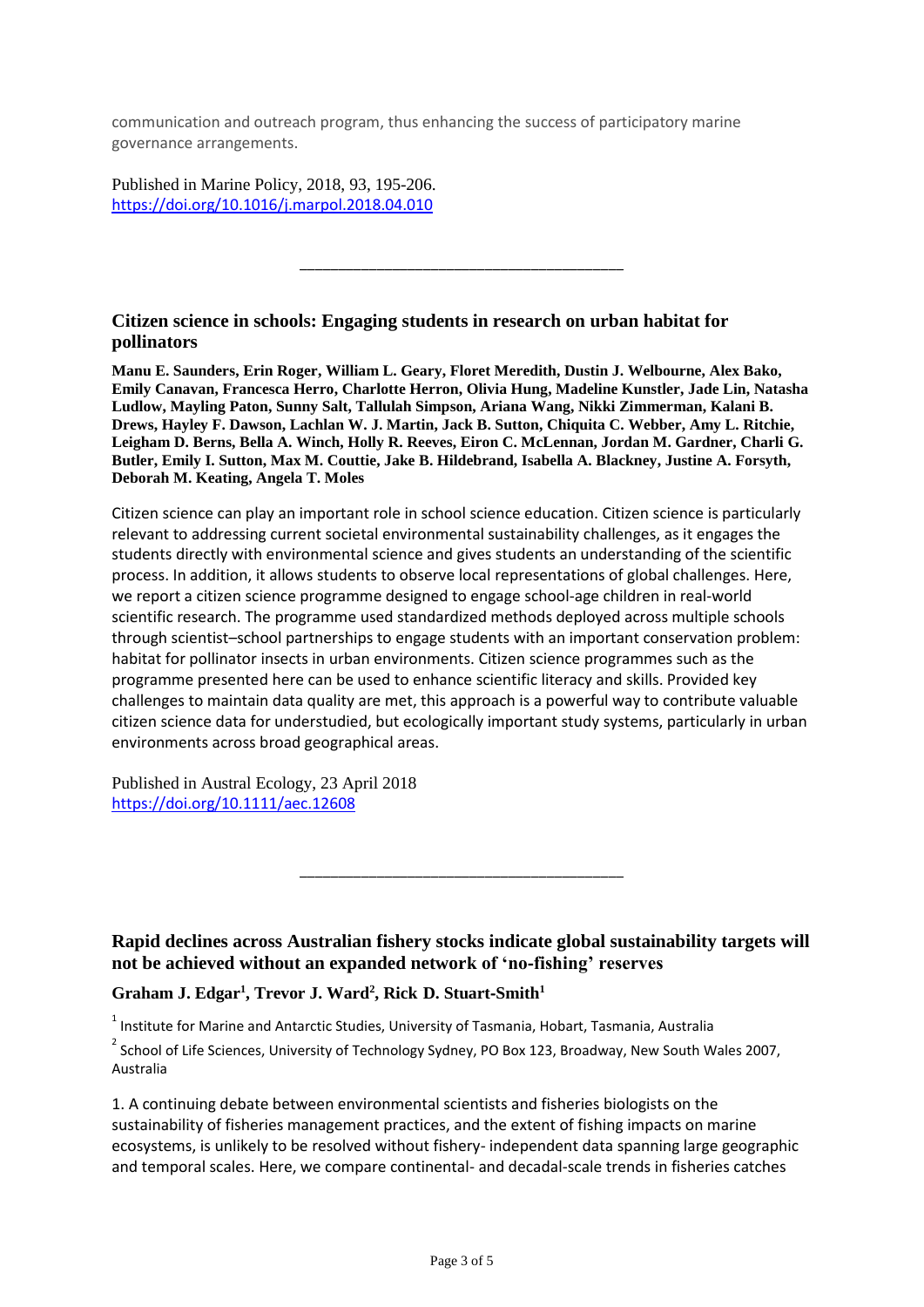with underwater reef monitoring data for 533 sites around Australia, and find matching evidence of rapid fish‐stock declines.

2. Regardless of a high global ranking for fisheries sustainability, catches from Australian wild fisheries decreased by 31% over the past decade. The biomass of large fishes observed on underwater transects decreased significantly over the same period on fished reefs (36% decline) and in marine park zones that allow limited fishing (18% decline), but with a negligible overall change in no‐fishing marine reserves. Populations of exploited fishes generally rose within marine reserves and declined outside the reserves, whereas unexploited species showed little difference in population trends within or outside reserves.

3. Although changing climate and more precautionary fisheries management contribute to declining fish catches, fisheries-independent transect data suggest that excessive fishing also plays a major role.

4. The large number of fishery stocks that remain unmanaged or have poor data, coupled with continuing declines in the stock biomass of managed fish species, indicate that Aichi Target 6 of the Convention on Biological Diversity (i.e. 'by 2020, all fish and invertebrate stocks and aquatic plants are managed and harvested sustainably') will not be achieved in Australia, or elsewhere. 5. In order to maintain some naturally functioning foodwebs supported by large predators and associated ecosystem services in this era of changing climate, a greatly expanded network of effective, fully protected marine protected areas is needed that encompasses global marine biodiversity. The present globally unbalanced situation, with >98% of seas open to some form of fishing, deserves immediate multinational attention.

\_\_\_\_\_\_\_\_\_\_\_\_\_\_\_\_\_\_\_\_\_\_\_\_\_\_\_\_\_\_\_\_\_\_\_\_\_\_\_\_\_\_

Published in Aquatic Conserv: Mar Freshw Ecosyst., 31 May 2018, 1-14 <https://doi.org/10.1002/aqc.2934>

#### **Social licence through citizen science: A tool for marine conservation**

#### **R Kelly, A Fleming, G Pecl, A Richter, A Bonn**

Citizen science can increase social licence for conservation. With decreasing trust in government, active and meaningful public engagement in science and data collection is needed to foster informed and publically-accepted natural resource management. Citizen science presents a valuable avenue to achieve such engagement, in addition to other benefits. Citizen science is a partnership between scientists and the public to address scientific questions of common interest or often, concern, and to collect, analyse, publish and communicate data for science. This study explores whether citizen science can also play a role in generating social licence, using European marine citizen science as a case study. To date, social licence in the marine space has largely focused on industry and extractive uses of the marine environment. However, much could be gained in exploring social licence for nonextractive uses including marine conservation and the best means to engage the public to support these efforts. Here, we use in-depth semi-quantitative interviews and online surveys to demonstrate how citizen science may play a role in enhancing social licence and the mechanisms through which this can occur. Our research suggests that citizen science can engage and inform the public about science and the marine environment and can enhance the flow and exchange of information between society, science and marine management. Citizen science may have considerable potential to generate and develop social licence for marine conservation in Europe and elsewhere.

bioRxiv, 2018 <https://doi.org/10.1101/266692>